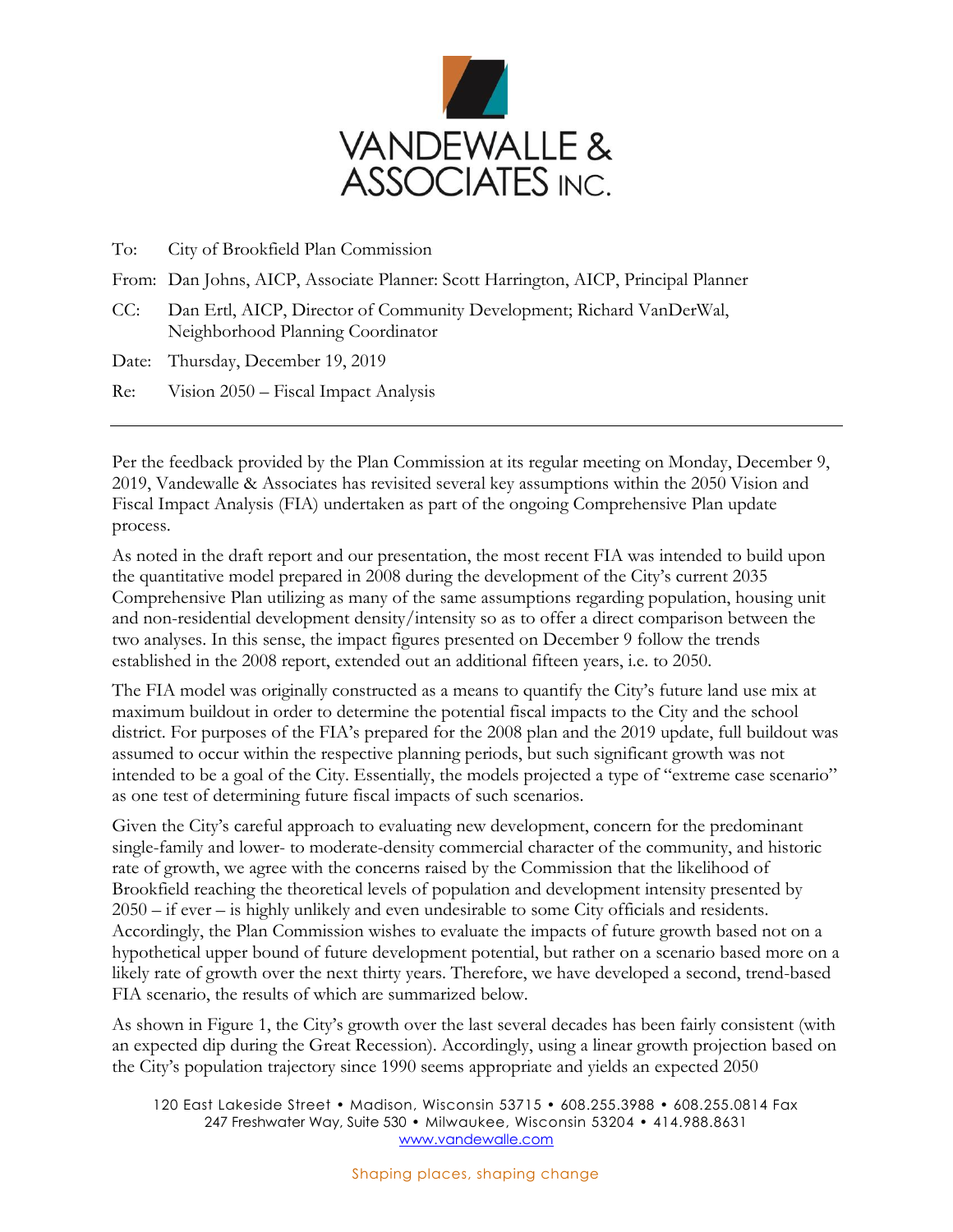population of just over 45,000. This is similar to what the Plan Commission discussed on December 9 as being a reasonable assumed rate of growth and one that would be in keeping with the character and high quality of life in the community. Due to the reduced population growth, related reductions are shown in Figure 2 for projected housing units, traffic and school-aged children. Estimates for non-residential land uses also have been slightly adjusted from the "maximum buildout" FIA to better track with anticipated population growth, although employment areas are somewhat independent because they include non-City residents. One notable exception (which was previously integrated into the 2019 model) is the projected growth in retail uses, which for many macro-level reasons, is expected to slow in Brookfield and elsewhere in the future. However, the square footage and job density assumptions originally made in 2008 for the non-residential uses are still generally valid and follow the actual and expected growth pattern shown on the updated Future Land Use Map.

Regardless of the projected land use scenario, the critical question to be answered by the FIA remains the same: *does Brookfield's desired future development pattern for both existing and new land uses produce a positive fiscal result for City and School District operations?* While the new trend-based scenario does not provide the same level of surplus as the original "maximum buildout" iteration, it reveals that Brookfield would indeed still be in a strong financial position in the coming years if it continues to grow in the manner that it has experienced during recent decades. This smaller surplus is a function of the more realistic pace of projected development – about 1,000 fewer housing units and 800,000 less square feet of non-residential space by 2050 – as well as numerous small touchups to the financial model to more accurately reflect the net financial impacts of net new construction.

However, any surplus generated under this FIA model also assumes the City continues to see growth across the spectrum of land uses. It further assumes that an appropriate level of scrutiny continues to be applied to new development proposals to ensure that they pay for the new infrastructure and service costs they induce, or otherwise provide community benefits that offset their financial impacts. Accordingly, additional studies should be undertaken on a case-by-case basis to ensure that the public costs and potential revenues are fully understood and constituent with the high-level analysis and outcomes presented in this FIA, as well as the goals and objectives of the updated Comprehensive Plan.

As noted in the previous draft of the FIA, it is tempting but unwise and untenable to only promote land uses with the most positive fiscal impacts. Indeed, some lower value uses may be necessary or at least desirable to make some higher value uses also possible or more plentiful in Brookfield. For example, apartments provide workforce housing that supports Brookfield's non-residential development such as retail goods and services, hospitality, and manufacturing. In that sense, although the City's existing apartments may be fiscally negative in aggregate, they make fiscally positive development more likely or plentiful. In addition, with steps to increase property values of lower value uses, such as through increased access to enhanced transit and advantageous land use mix, even those may end up yielding a positive fiscal impact on their own.

Please note that because an FIA is not statutorily required, City staff are recommending that the draft Appendix B report as previously submitted be accepted and filed as a future resource document, but not adopted as part of the 2050 Comprehensive Plan. Rather, the population projections and fiscal impact information in this memo are intended to replace that document as an appendix to the Plan, and therefore should be reviewed and considered by the Commission to ensure that they satisfy the concerns and community growth expectations raised on December 9, as well as the original intent of the FIA methodology.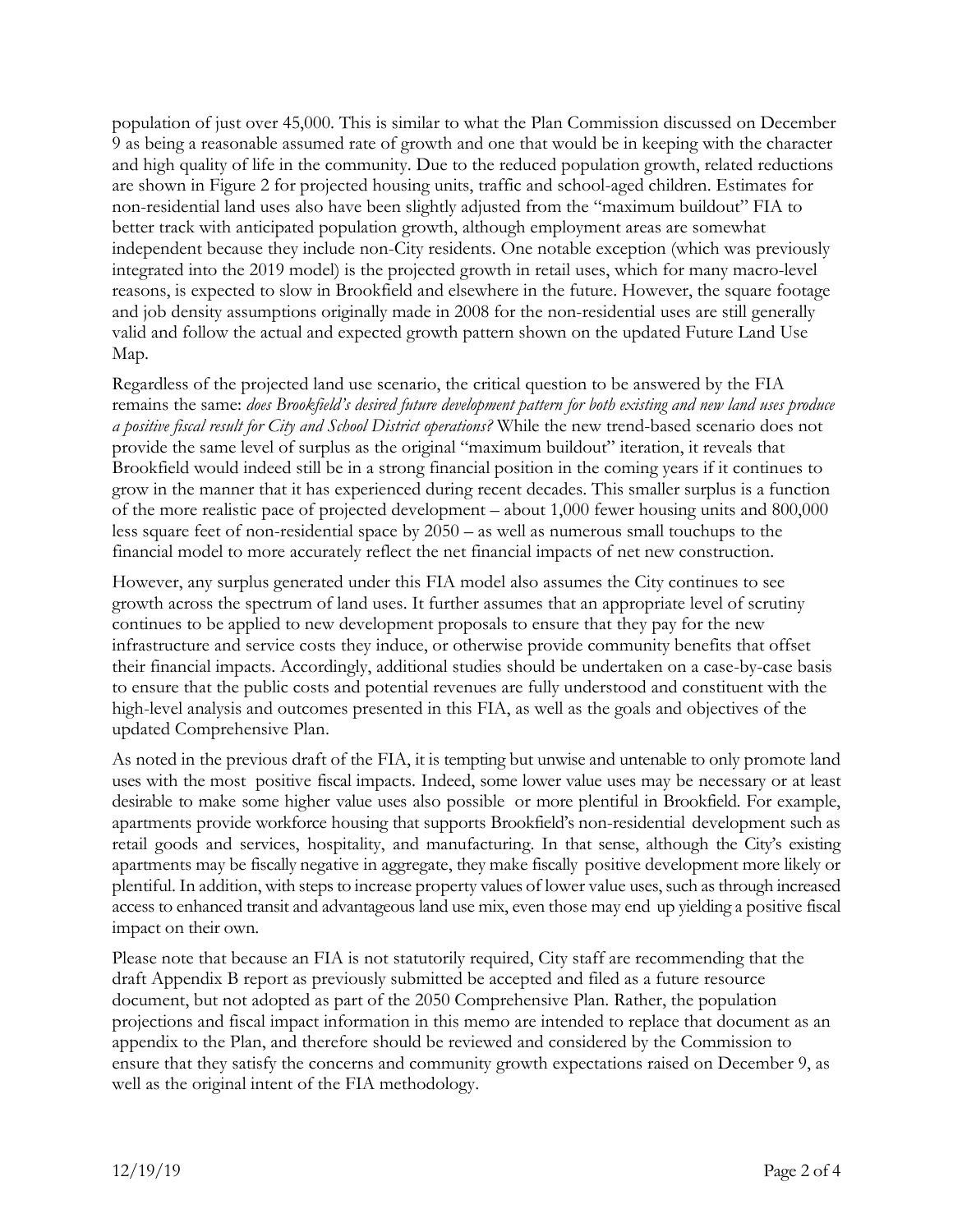